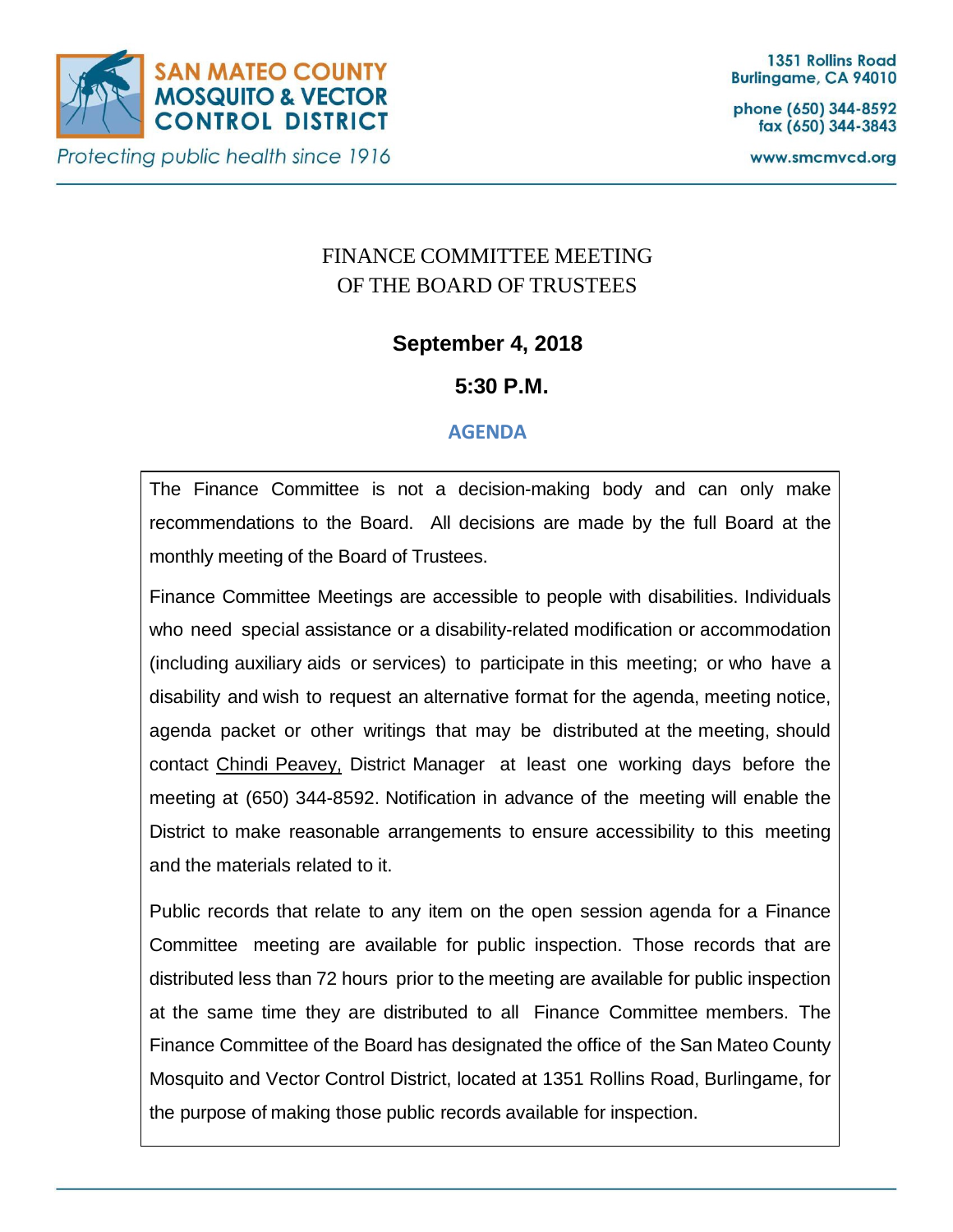#### **1. CALL TO ORDER**

#### **2. PLEDGE OF ALLEGIANCE**

#### **3. ROLL CALL**

Mason Brutschy (Chair), Town of Atherton Muhammad Baluom, City of Millbrae Ray Williams, Town of Portola Valley Robert Riechel, City of San Bruno Rick Wykoff, City of Foster City

#### **4. PUBLIC COMMENTS AND ANNOUNCEMENTS**

This time is reserved for members of the public to address the Finance Committee of the Board relative to matters of the Committee not on the agenda. No action may be taken on non-agenda items unless authorized by law. Comments will be limited to five minutes per person (or ten minutes where a translator is being used).

#### **5. REGULAR AGENDA**

- A. Consider fixed asset retirements for three District-owned vehicles
- B. Consider establishing an Alternate Retirement System for the District's Limited Term Employee
- C. Receive a report on an Amendment to the Memorandum of Understanding with San Mateo County Employees Retirement Association to shorten the amortization period for the District Supplemental Contribution Account.
- D. Review Monthly Financial Reports
	- Financial Report For FY 2017-18 July 1, 2017 to June 30, 2018
	- **Action** Motion to recommend the Board Approve the Monthly Financial Reports
- E. Consider alternatives for the budget surplus from FY 2017-18
	- Consider Allocation of District funds among the Reserve Funds and creation of a Pension Rate Stabilization Reserve Fund
- F. Review four Financial Policies from the District Policy Manual
	- District Policy 6010 Budget Preparation consider adding language to prepare a 2-year budget
	- District Policy 6020 Fixed Asset Accounting Control no changes